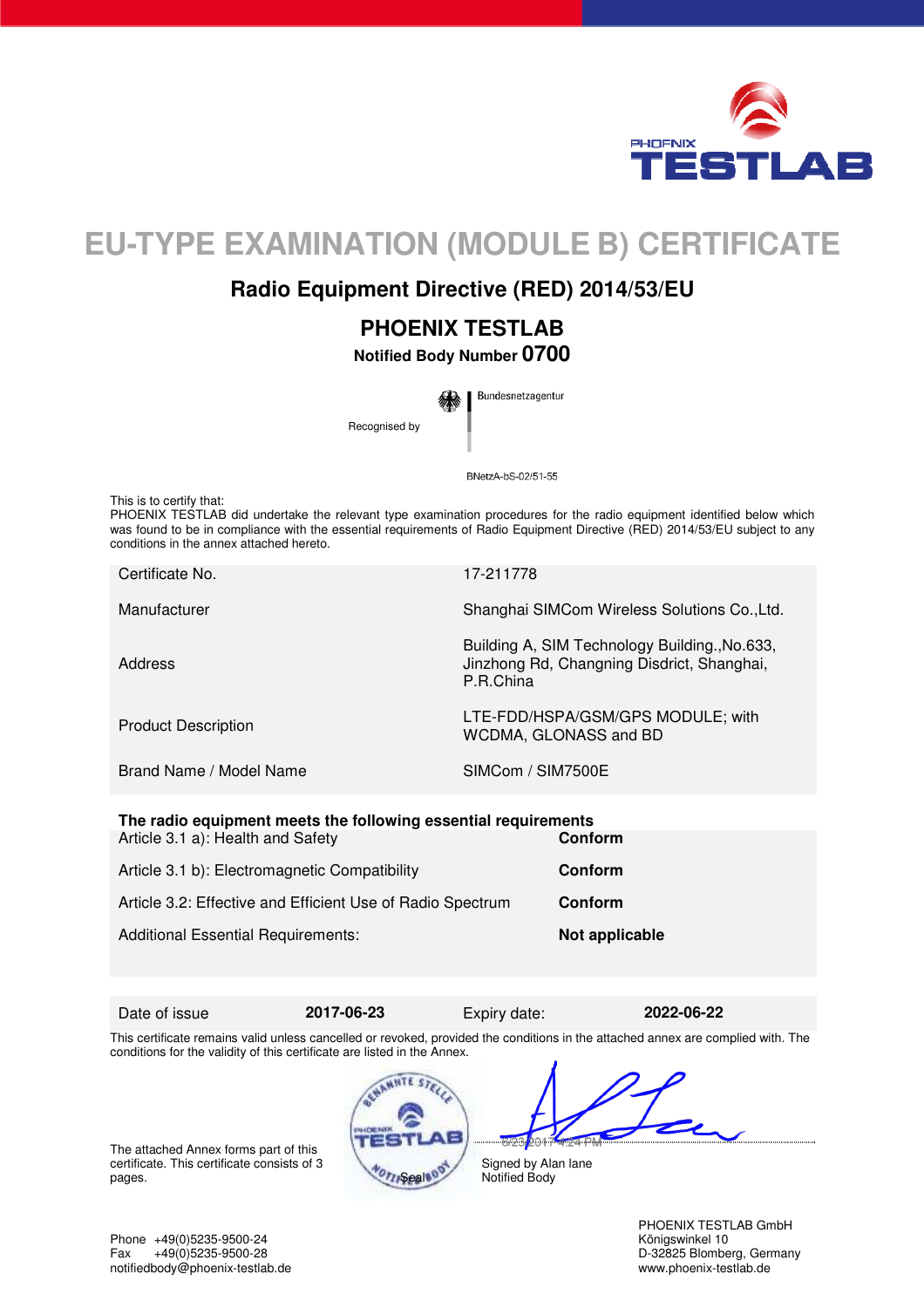## **Annex**

| <b>Technical description</b>                                         |                                                                                                                                            |
|----------------------------------------------------------------------|--------------------------------------------------------------------------------------------------------------------------------------------|
| <b>Frequency Range</b>                                               | GSM 900/1800 MHz<br>UTRA FDD Band I/VIII<br>E-UTRA FDD Band 1/3/7/8/20<br>GPS:1575.42 MHz (Rx)<br>GLONASS:1602 MHz (Rx)<br>BD:1561 MHz(Rx) |
| <b>Transmit Power</b>                                                | Max.2W / Max.1W<br>UTRA FDD: 24 dBm<br>E-UTRA FDD: 23 dBm                                                                                  |
| Hardware Version                                                     | V1.02                                                                                                                                      |
| Software Version                                                     | SIM7500M21_V1.1                                                                                                                            |
| <b>System Components</b>                                             |                                                                                                                                            |
|                                                                      |                                                                                                                                            |
| <b>Optional Components</b>                                           |                                                                                                                                            |
| Antenna(GPS/GLONASS/BD)                                              | Dipole antenna, Max. 3 dBi                                                                                                                 |
| Antenna(GSM/WCDMA/LTE)                                               | Dipole antenna, Max. 3.12 dBi                                                                                                              |
|                                                                      |                                                                                                                                            |
| <b>Approval documentation</b>                                        |                                                                                                                                            |
| External / Internal Photos                                           | Provided, 2 pages/ 2 pages                                                                                                                 |
| User Manual                                                          | SIM7500E_User Manual_V1.01, 60 pages                                                                                                       |
| <b>Block Diagram</b>                                                 | SIM7500E Block Diagram, 1 page                                                                                                             |
| Circuit Diagram                                                      | Provided, 14 pages                                                                                                                         |
| <b>Operational Description</b>                                       | Operation Description, 3 pages                                                                                                             |
| <b>PCB Layout</b>                                                    | Provided, 10 pages                                                                                                                         |
| <b>Parts Placement</b>                                               | Provided, 1 page                                                                                                                           |
| Parts List                                                           | BOM, 4 pages                                                                                                                               |
| <b>EU Declaration of Conformity</b>                                  | 4 pages, June 13, 2017                                                                                                                     |
| <b>Explanation of compliance</b><br>Article 10(2) and Article 10(10) | Description in the User Manual                                                                                                             |
| <b>Further Documents</b>                                             | Risk Assessment, 2 pages, June 13, 2017                                                                                                    |